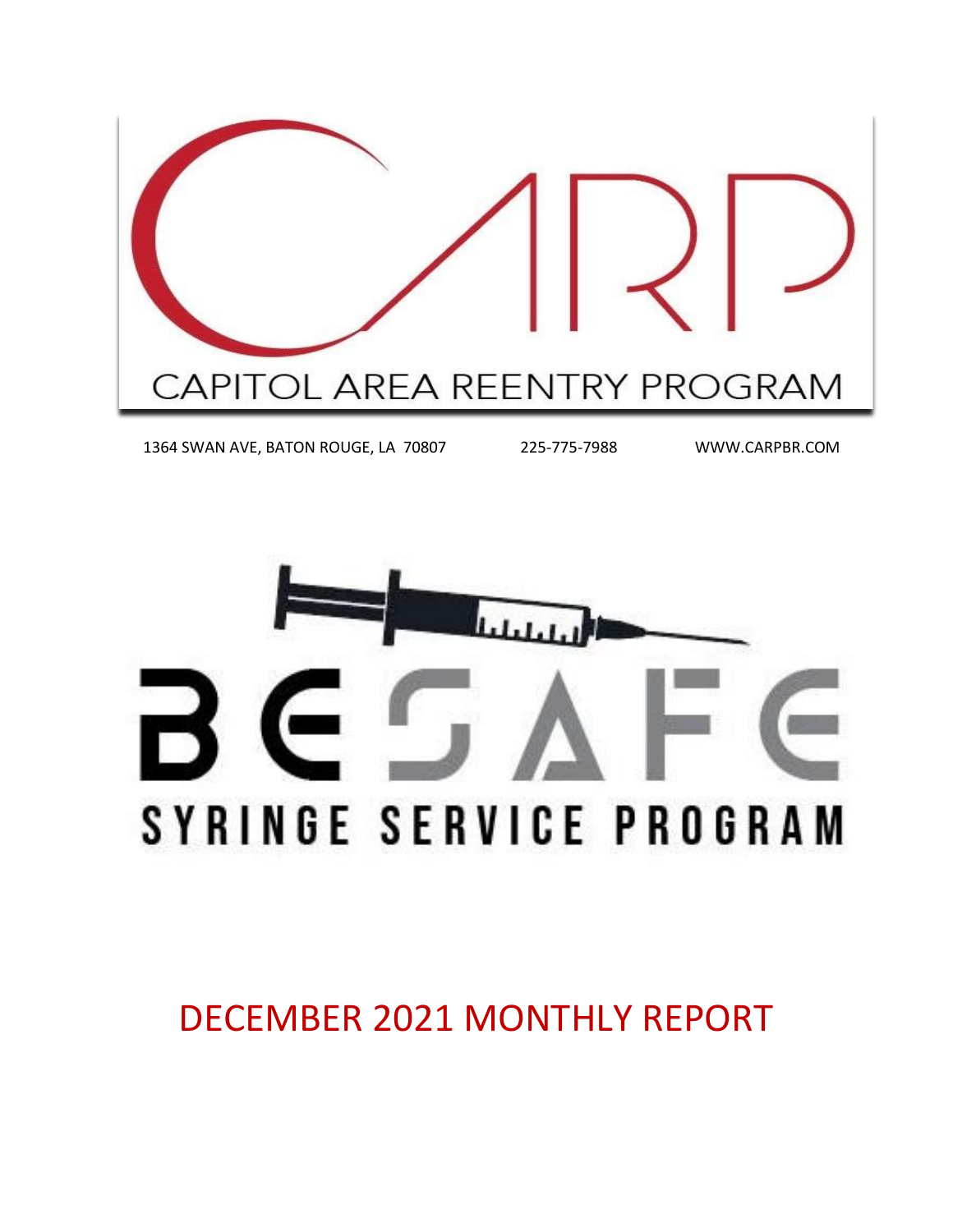

NarcAn 306 Mobile: 122

Total Kits: 877 After Hours: 184

#### DECEMBER 2021





MALE FEMALE

 



Gate Keepers: 97

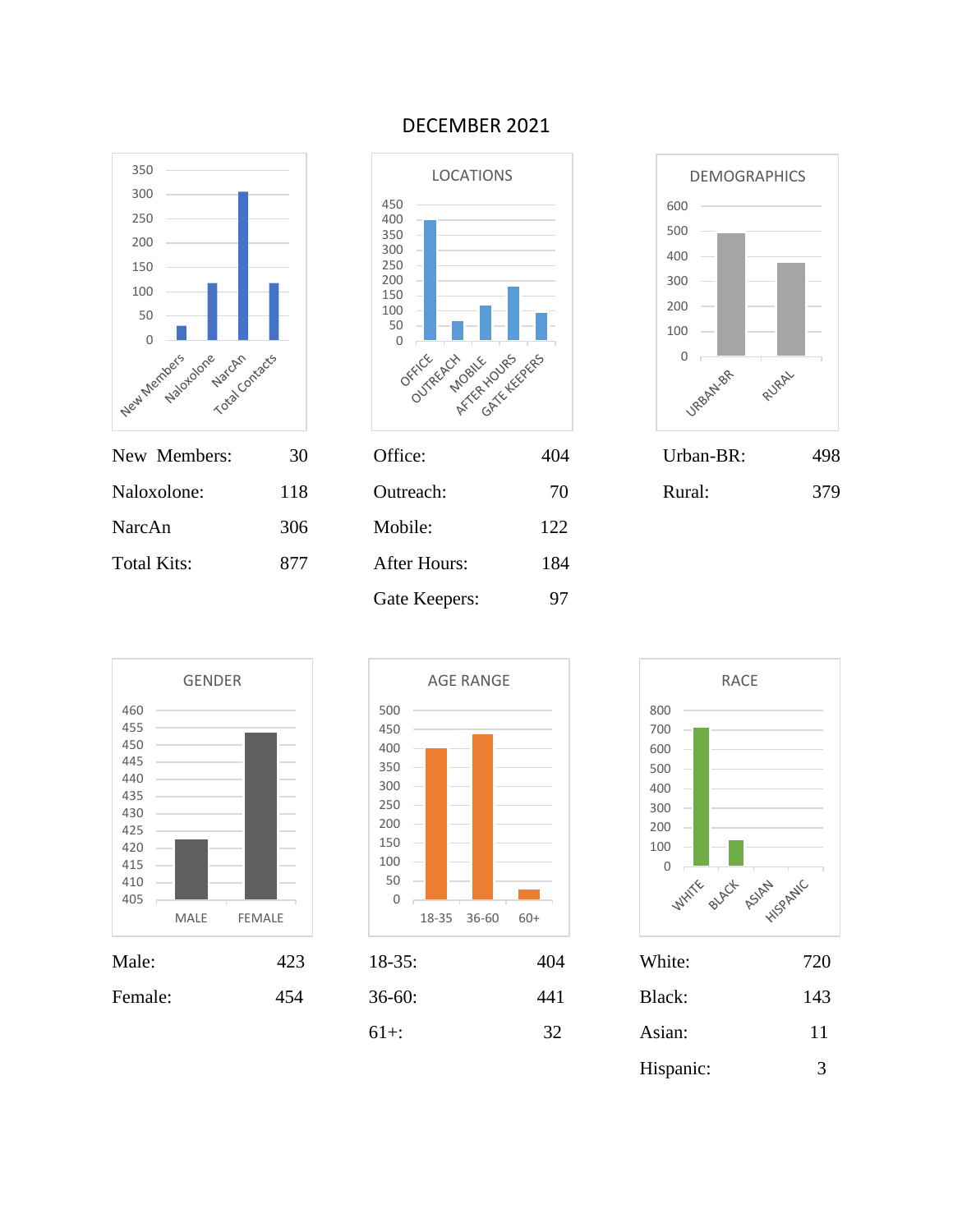#### **\*Charts Shows Program Members**

#### **Program Members**

**Total | 877** Males | 423 Female | 454 Black | 143 White | 720 Hispanic | 11 Asian  $|3$ Ages 18-35 | 404 Ages 36-60 | 441 Ages 61 and Over | 32

### **Geographical Area**

Urban & Suburban | 498 Rural | 379

#### Breakdown by City:

| Abbeville-      | Addis-3           | Alfords-    | Aline-1             |
|-----------------|-------------------|-------------|---------------------|
| Baker-20        | Bayou Goula-      | Beau-1      | Beuche-             |
| Baton Rouge-492 | Brusly-           | Central-25  | Clinton-7           |
| Covington-3     | Denham Springs-55 | Erwinville- | French Settlement-2 |
| Geismar-4       | $Glynn-1$         | Gonzales-22 | Greenford-1         |
| Hammond-3       | Hester-           | Holden-3    | Jackson-5           |
| Jarreau-6       | Kentwood-1        | Killian-    | Lafayette-4         |
| Lake Charles-   | Livingston-11     | Livonia-11  | Lockport-1          |
| Maurepas-       | Monroe-           | Morganza-1  | New Roads-1         |
| Norwood-        | Oscar-            | Pine Grove- | Plaquemine-13       |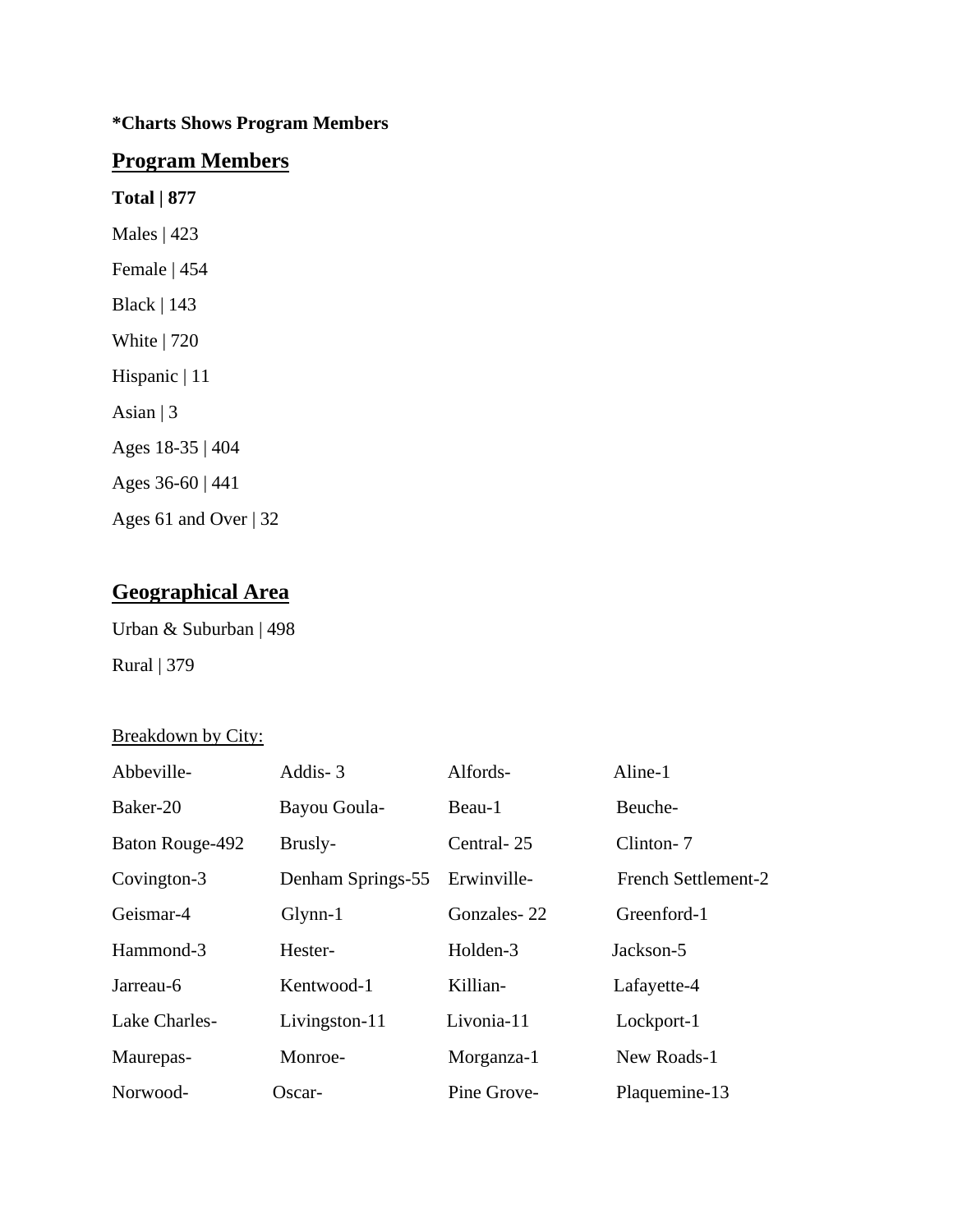| Ponchatoula-1 | Port Allen-14            | Prairieville-22 | Ramah-2       |
|---------------|--------------------------|-----------------|---------------|
| Rosedale-     | Slaughter-8              | Sorrento-2      | Springfield-1 |
| St Amant-16   | <b>St Francesville-1</b> | St Gabriel-5    | Torbert-2     |
| Varnado-      | Ventress-4               | Wakefield-      | Walker-16     |
| Watson-34     | <b>White Castle-1</b>    | Zachary-44      |               |
| Illinois-     | Michigan-                | Mississippi-2   | Ohio-         |
|               |                          |                 |               |

#### Baton Rouge by Zip Codes:

| 70801-   | 70802-15 | 70803-   | 70804-    |
|----------|----------|----------|-----------|
| 70805-60 | 70806-35 | 70807-8  | 70808-20  |
| 70809-32 | 70810-34 | 70811-4  | 70812-5   |
| 70813-   | 70814-10 | 70815-80 | 70816-140 |
| 70817-22 | 70818-20 | 70819-7  | 70820-3   |
| 70822-   | 70826-1  | 70837-   | 70874-    |
| 70891-   |          |          |           |

### **\*New Members**

Total | 30

# **Kits Distributed**

Office | 404 After Hour | 184 Mobile | 122

Outreach | 70 Gate Keeper | 97

## **Narcan Distributed**

Nasal | 306 Injectable | 118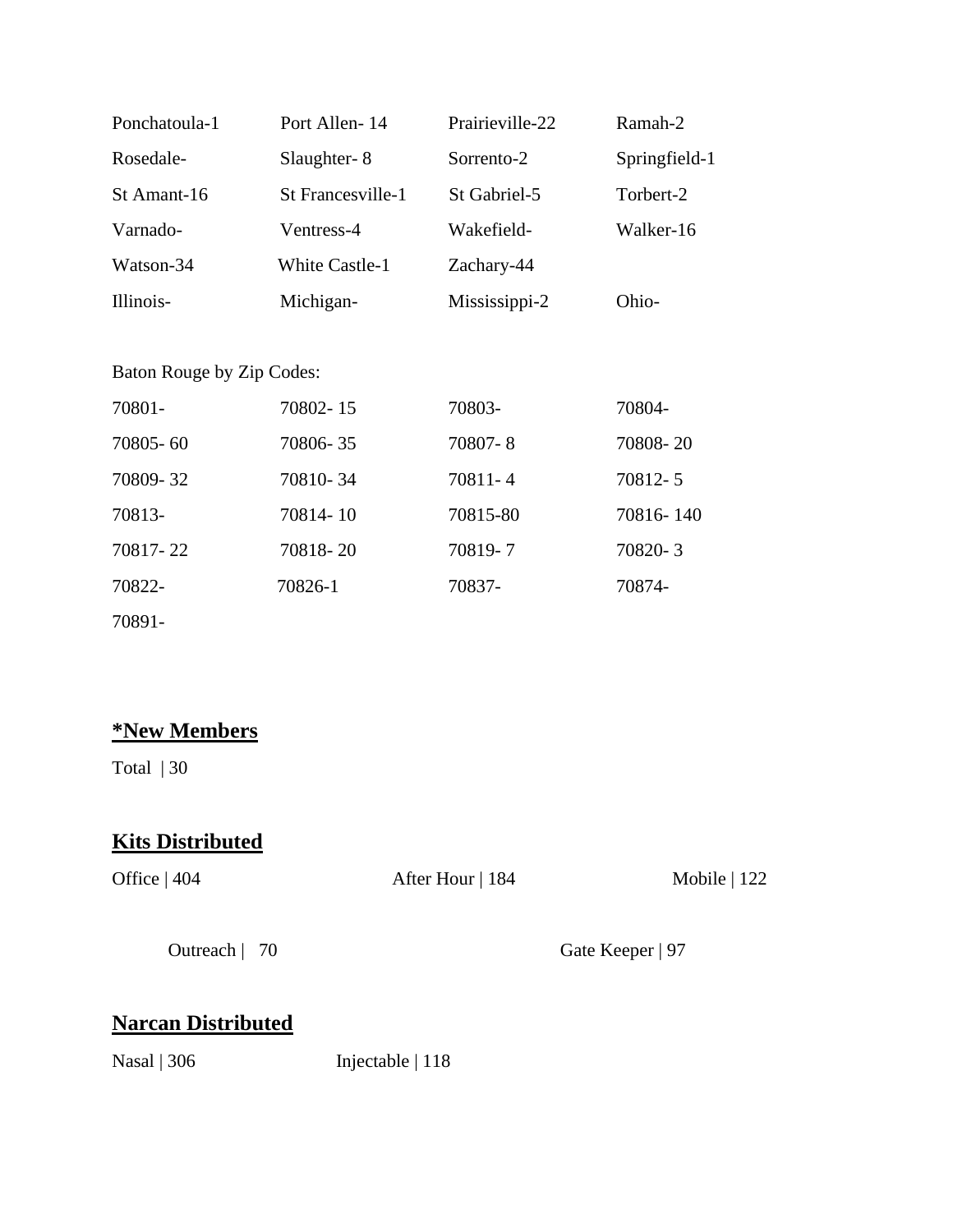# **WCK (wound care kits)**

9

# **PHK (personal hygiene kits)**

4

# **Condoms Distributed in Field**

3820

|                          | December 2020 | December 2021 |
|--------------------------|---------------|---------------|
| <b>Total Members</b>     | 1258          | 877           |
| <b>Total New Members</b> | 10            | 30            |
| <b>Total Urban</b>       | 686           | 498           |
| <b>Total Rural</b>       | 572           | 377           |
| <b>Total Female</b>      | 623           | 454           |
| <b>Total Male</b>        | 635           | 422           |
| <b>Total Black</b>       | 163           | 143           |
| <b>Total White</b>       | 1081          | 720           |
| <b>Total Hispanic</b>    | 9             | 11            |
| <b>Total Asian</b>       | 5             | 3             |
| Total Age 18-35          | 522           | 404           |
| Total Age 36-60          | 705           | 441           |
| Total Age 61+            | 31            | 32            |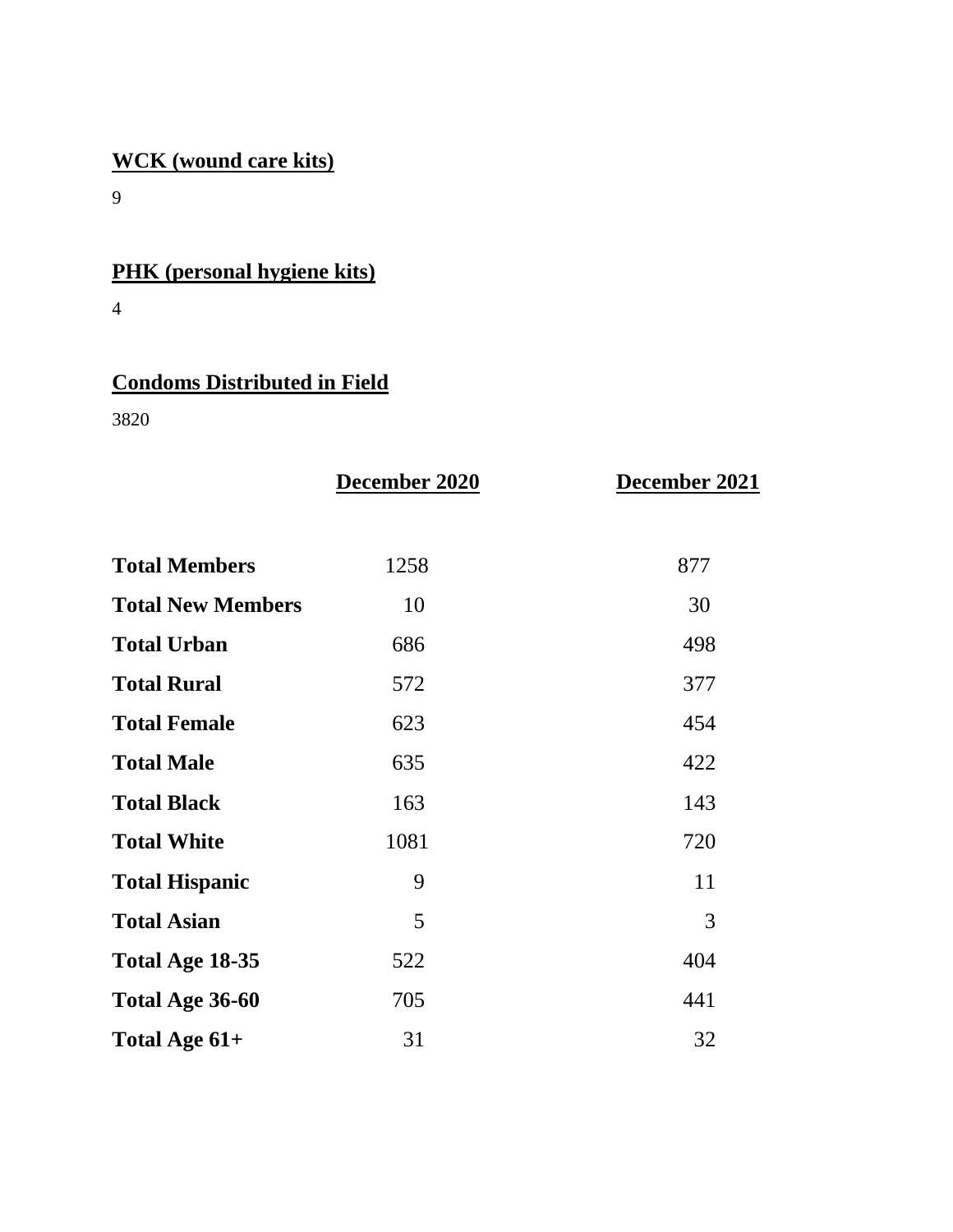### **Intake Forms**

### **30 collected for a total of 336**

**Gender Identity Sexual Identity**

| Male         | 168 | Straight/Heterosexual | 287 |
|--------------|-----|-----------------------|-----|
| Female       | 161 | <b>Bisexual</b>       | 24  |
| Non-Binary   | 3   | Gay/Lesbian           | 15  |
| Not Answered | 3   | Other                 | 6   |
|              |     | Not Answered          |     |

| White               | 267 | Stable Housing (rent/own) | $\tilde{ }$ |
|---------------------|-----|---------------------------|-------------|
| Black/AA            | 30  | Family/Friends            |             |
| Other               | 12  | Homeless/Shelter          |             |
| Asian               | 5   | <b>Not Answered</b>       |             |
| Hispanic/Latinx     |     |                           |             |
| <b>Not Answered</b> | 6   |                           |             |

# **Housing**

| White    | 267 | Stable Housing (rent/own) | 209 |
|----------|-----|---------------------------|-----|
| Black/AA | 30  | Family/Friends            | 73  |
| Other    | 12  | Homeless/Shelter          | 49  |
| Asian    | 5   | Not Answered              |     |

| Medicaid/Medicare     | 205 | N <sub>0</sub>      | 210 |
|-----------------------|-----|---------------------|-----|
| None                  | 58  | Yes                 | 103 |
| Private               | 32  | <b>Not Answered</b> | 12  |
| <b>Not Answered</b>   | 19  |                     |     |
| <b>Parents Policy</b> |     |                     |     |

### **Health Insurance Been arrested with Paraphernalia**

| N <sub>0</sub>      | 210 |
|---------------------|-----|
| Yes                 | 103 |
| <b>Not Answered</b> | 12  |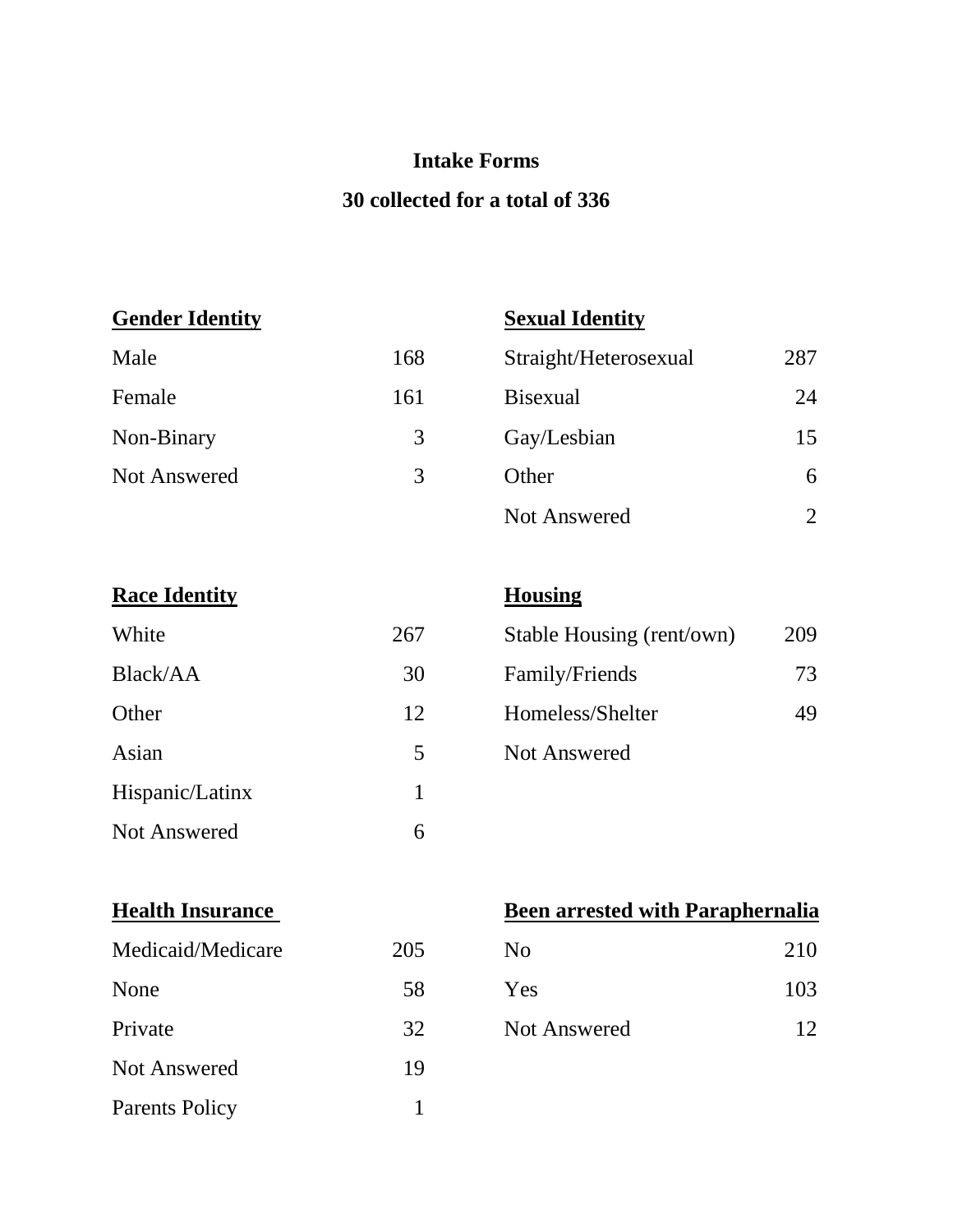| # of people you supply syringes |     | # of NarcAn supplied to others |  |
|---------------------------------|-----|--------------------------------|--|
| Just Me                         | 195 | Just Me                        |  |
| $2$ to 5                        | 108 | $2$ to 5                       |  |
| $6$ to 9                        | 19  | <b>Not Answered</b>            |  |
| $10+$                           | 6   | $10+$                          |  |
| Not Answered                    |     | 6 to 9                         |  |

| # of people you supply syringes |     | # of NarcAn supplied to others |     |
|---------------------------------|-----|--------------------------------|-----|
| Just Me                         | 195 | Just Me                        | 160 |
| 2 to 5                          | 108 | $2$ to 5                       | 122 |
| $6$ to 9                        | 19  | <b>Not Answered</b>            | 22  |
| $10+$                           | 6   | $10+$                          | 14  |
| <b>Not Answered</b>             | 4   | $6$ to 9                       | 15  |

| # of times NarcAn used on self |  |  |
|--------------------------------|--|--|
| 180                            |  |  |
| 129                            |  |  |
| 21                             |  |  |
| 12 <sub>1</sub>                |  |  |
|                                |  |  |

| # of times NarcAn used on self |     | # of times NarcAn used on others |     |
|--------------------------------|-----|----------------------------------|-----|
| Never                          | 180 | $1$ to 5                         | 150 |
| $1$ to $5$                     | 129 | <b>Never</b>                     | 118 |
| 6 to 10                        | 21  | 6 to 10                          | 51  |
| <b>Not Answered</b>            | 12  | <b>Not Answered</b>              | 13  |
|                                |     | $11+$                            | 3   |

|  | <b>Types of Drugs Injected</b> |  |
|--|--------------------------------|--|
|  |                                |  |

| Heroin              | 165 |
|---------------------|-----|
| All of the above    | 112 |
| Meth/Speed          | 36  |
| Other               | 8   |
| Cocaine             | 5   |
| <b>Not Answered</b> |     |

# **Other drugs used**

| 165 | Not Answered              | 191 |
|-----|---------------------------|-----|
| 112 | <b>Prescription Pills</b> | 75  |
| 36  | Combination               | 37  |
| 8   | Suboxone/Subutex          | 33  |
|     | <b>Hormones</b>           |     |
|     |                           |     |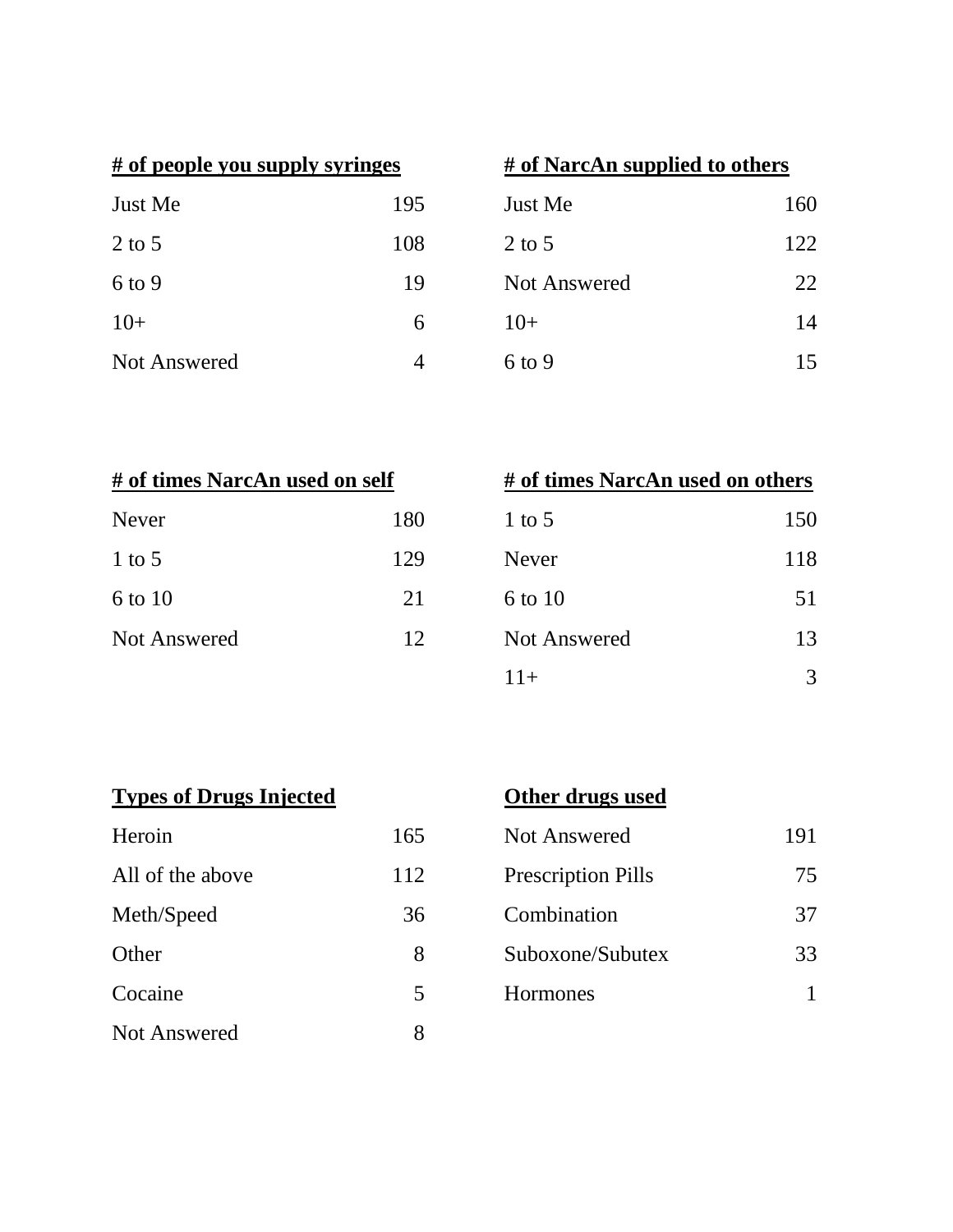| $3$ to 4     | 133 |
|--------------|-----|
| $1$ to $2$   | 81  |
| $5$ to 6     | 75  |
| $7+$         | 35  |
| Not answered | 11  |

### **# of times you inject a day # of syringes you use weekly**

| 133 | 11 to 20     | 97 |
|-----|--------------|----|
| 81  | 6 to 10      | 95 |
| 75  | $21+$        | 64 |
| 35  | $1$ to 5     | 71 |
| 11  | Not Answered | 8  |
|     |              |    |

| Injury                  | 124            |
|-------------------------|----------------|
| <b>Not Answered</b>     | 78             |
| Friends                 | 51             |
| Pills                   | 55             |
| Family                  | 12             |
| Curious                 | 5              |
| Depression              | 3              |
| <b>Emotional Stress</b> | $\overline{2}$ |
| Fatigue                 | $\mathbf{1}$   |
| Prison                  | 1              |
| Disease                 | $\overline{2}$ |
| <b>Not Answered</b>     | 4              |

# **How did you start? How often do you frequent us?**

| Injury                  | 124            | Weekly             | 66             |
|-------------------------|----------------|--------------------|----------------|
| <b>Not Answered</b>     | 78             | <b>First Time</b>  | 94             |
| Friends                 | 51             | Often              | 46             |
| Pills                   | 55             | Not Answered       | 42             |
| Family                  | 12             | Monthly            | 31             |
| Curious                 | 5              | Bi-monthly         | 25             |
| Depression              | 3              | Not Often          | 12             |
| <b>Emotional Stress</b> | $\overline{2}$ | Daily              | 6              |
| Fatigue                 | 1              | Bi-weekly          | $\overline{4}$ |
| Prison                  | 1              | <b>Second Time</b> | 6              |
|                         |                |                    |                |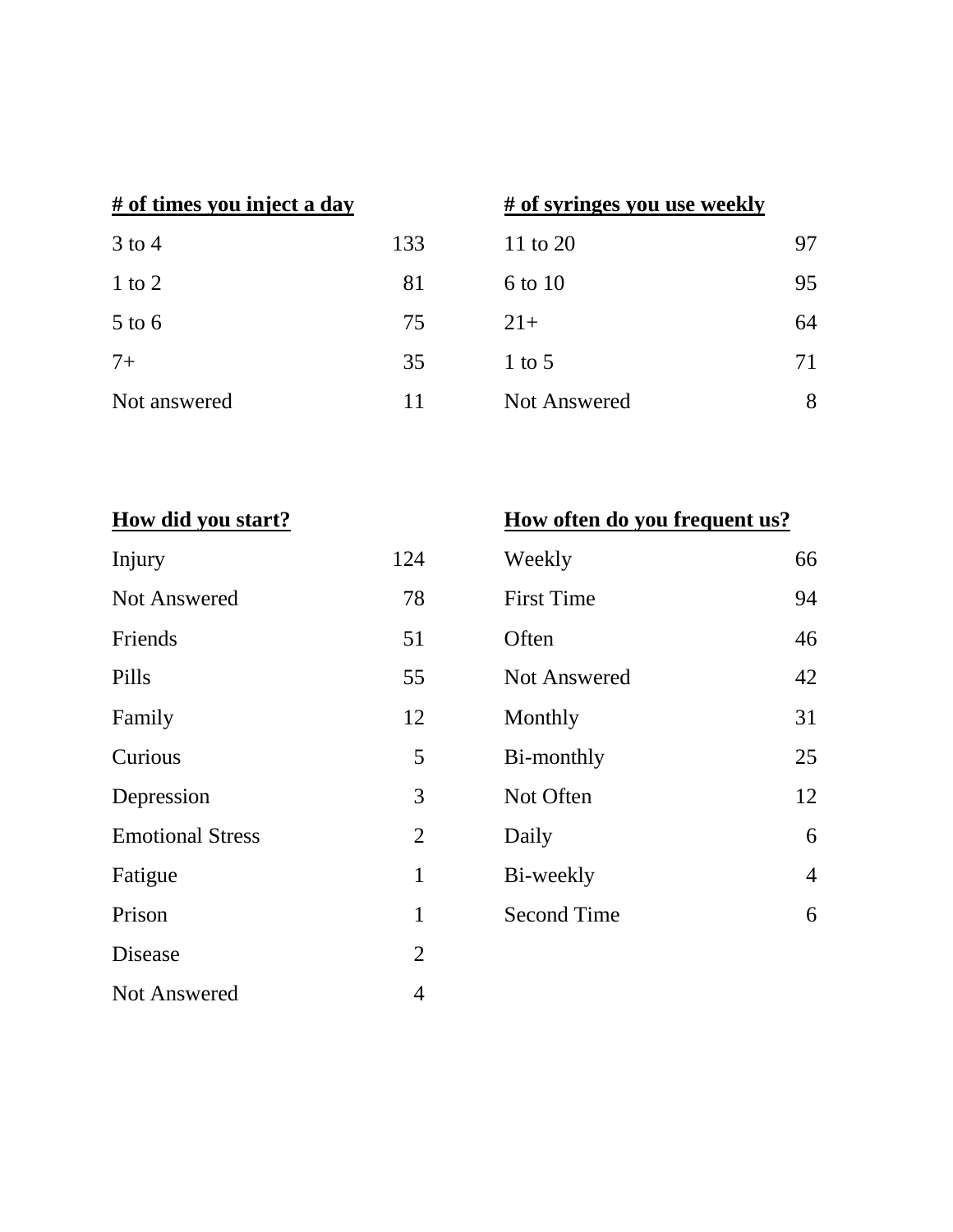| How often do you share syringes |     | Age when you began using |     |
|---------------------------------|-----|--------------------------|-----|
| Never                           | 237 | 18 to 35                 | 154 |
| Rarely $(25%)$                  | 69  | <b>Not Answered</b>      | 76  |
| Sometimes (50%)                 | 13  | 17<                      | 65  |
| <b>Not Answered</b>             | 9   | $36$ to $60$             | 40  |
| Often $(75%)$                   | 6   |                          |     |

### **Age when you began using**

| 18 to 35     | 154 |
|--------------|-----|
| Not Answered | 76  |
| 17<          | 65  |
| 36 to 60     |     |

|  |  | How did you hear about us? |  |
|--|--|----------------------------|--|
|  |  |                            |  |

| Friends               | 238 | Yes                 | 242 |
|-----------------------|-----|---------------------|-----|
| Internet              | 41  | N <sub>o</sub>      | 68  |
| <b>Not Answered</b>   | 26  | <b>Not Answered</b> | 25  |
| <b>Streets</b>        | 9   |                     |     |
| <b>Staff/Partners</b> | 7   |                     |     |
| Family                | 11  |                     |     |
| Walk in               | 3   |                     |     |

# **Plans to stop using?**

| Yes                 | 242 |
|---------------------|-----|
| N <sub>0</sub>      | 68  |
| <b>Not Answered</b> | 25  |

| <b>Not Answered</b> | 191 | Yes                 | 279 |
|---------------------|-----|---------------------|-----|
| N <sub>o</sub>      | 105 | No                  | 55  |
| Yes                 | 39  | <b>Not Answered</b> |     |

# **Do you want help to stop? Do you have support system?**

| Yes            | 279 |
|----------------|-----|
| N <sub>0</sub> | 55  |
| Not Answered   | 11  |